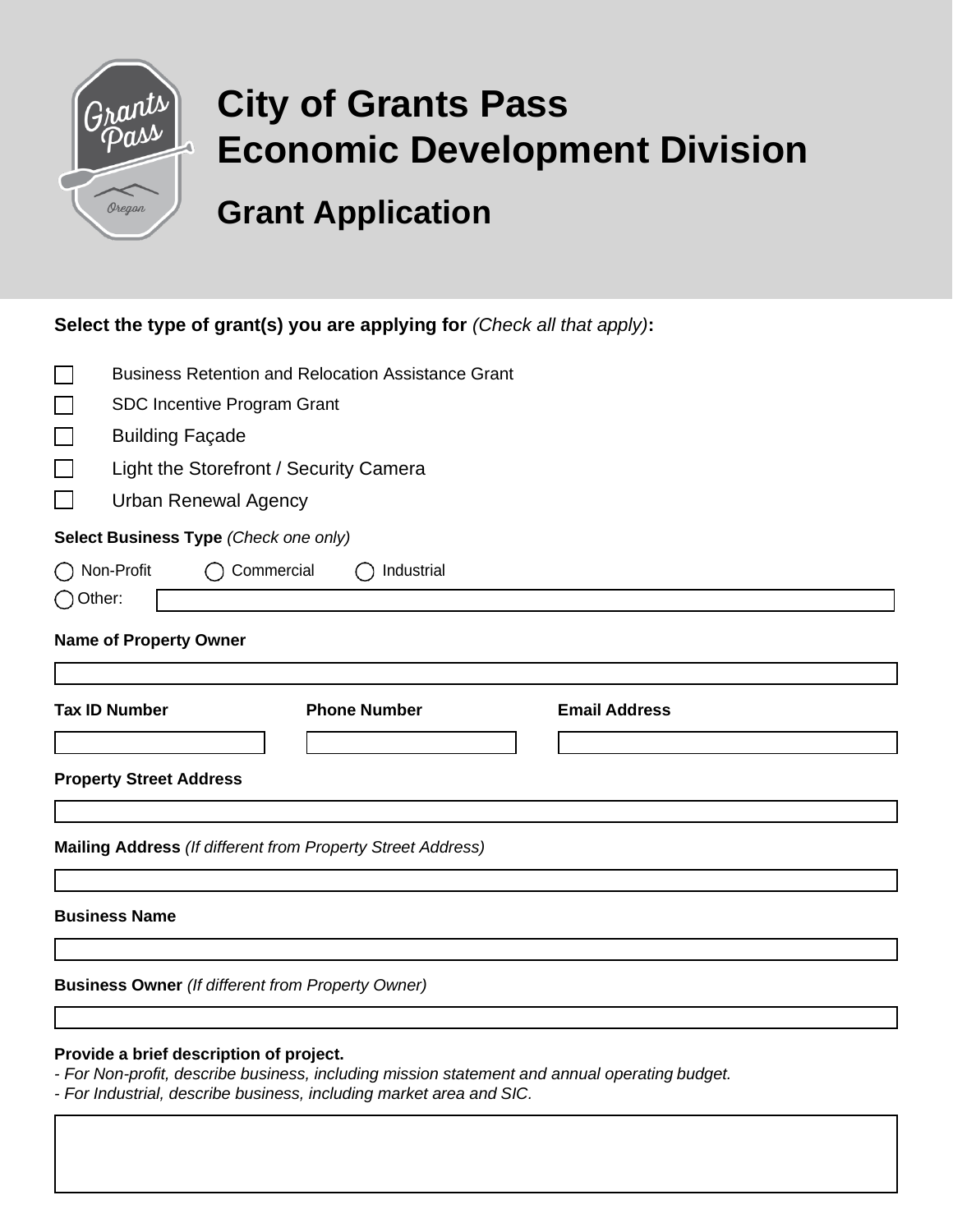#### **What is the projected time frame to occupy the facility and/or site?**

| from the City? | Are you seeking any other grants                                      | If yes, please explain:                                                                                |
|----------------|-----------------------------------------------------------------------|--------------------------------------------------------------------------------------------------------|
| No<br>Yes      |                                                                       |                                                                                                        |
|                | Has grant funding been previously<br>awarded on the subject property? | If yes, please explain:                                                                                |
| Yes            | No                                                                    |                                                                                                        |
|                | Are there any active code<br>enforcement violations?                  | If yes, will approval of this application satisfy all violations?                                      |
| ◯ Yes          | $\bigcap$ No                                                          | Yes<br>$\bigcap$ No                                                                                    |
|                | Are you an owner-occupied business with 50 employees or less?         |                                                                                                        |
| $\bigcirc$ Yes | $\bigcap$ No                                                          |                                                                                                        |
|                |                                                                       | Is the site located within the City of Grants Pass Urban Growth Boundary and within City jurisdiction? |
| $\bigcap$ Yes  | $\bigcap$ No                                                          |                                                                                                        |
|                | Are you a new business?                                               | If yes, please provide your detailed business plan:                                                    |
| ◯ Yes          | $\bigcap$ No                                                          |                                                                                                        |
|                | Are you relocating your business?                                     | If yes, please explain:                                                                                |
| Yes            | No.                                                                   |                                                                                                        |
|                | Are you expanding your business?                                      | If yes, please explain:                                                                                |
| ◯ Yes          | No                                                                    |                                                                                                        |
|                | you are seeking reimbursement for (Check all that apply):             | If you are applying for the Business Retention and Relocation Assistance Grant, select what services   |
|                | <b>System Development Charges</b>                                     |                                                                                                        |
|                | Street, Storm, and Utility upgrades                                   |                                                                                                        |
|                | Sewer and water lateral installation                                  |                                                                                                        |
|                |                                                                       |                                                                                                        |
|                | Fire suppression system installation or upgrades                      |                                                                                                        |

**assessed by the City or reimbursement fees attached to the property.**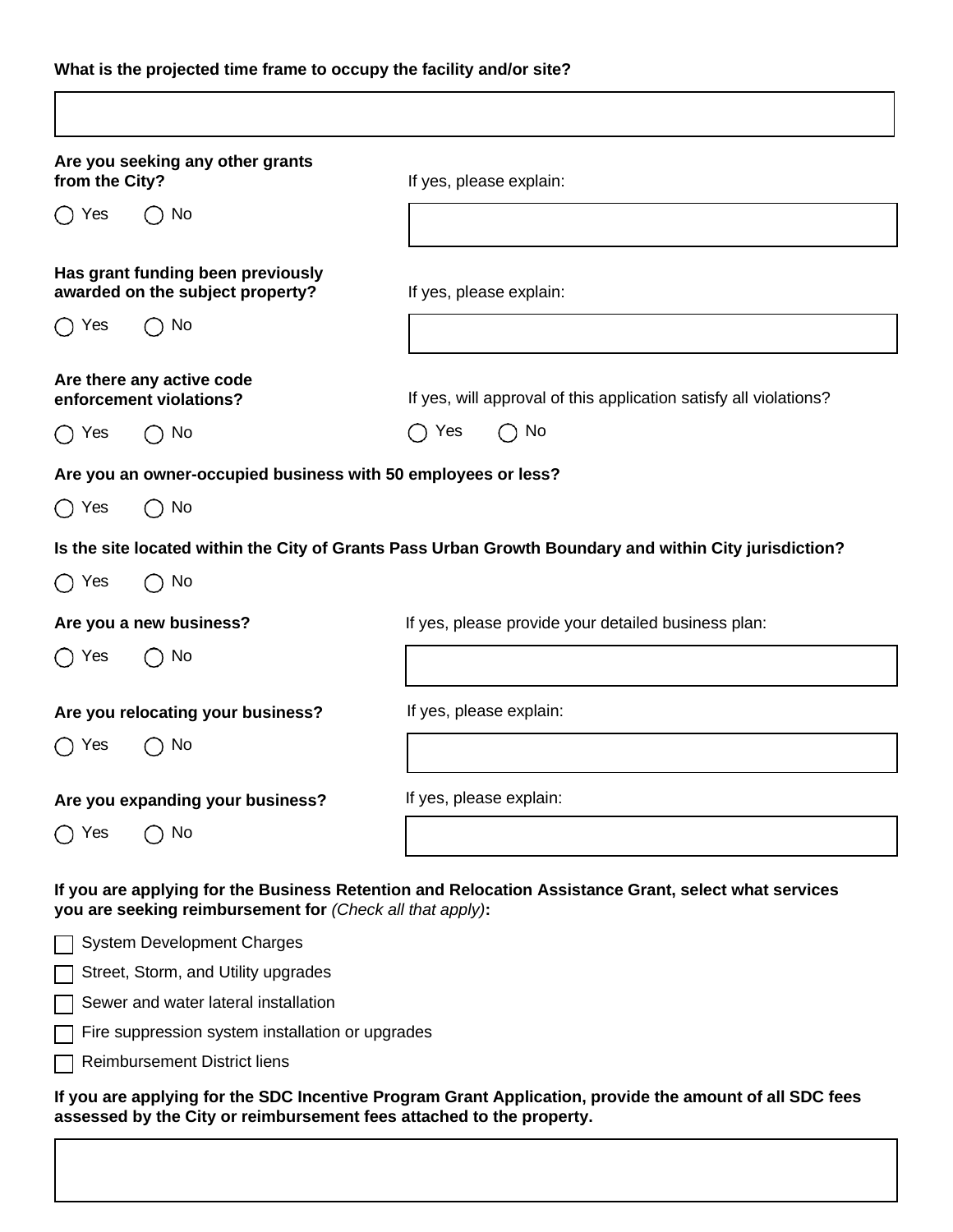#### **If you are applying for Urban Renewal Agency funds, select what project type\* you are proposing** *(Check only one)***:**

- $\Box$  North End Improvements (URA Project #3) Southeast Industrial (Spalding) (URA Project #4)  $\overline{\phantom{a}}$  North 6<sup>th</sup> and 7<sup>th</sup> Street Corridor (URA Project #5) Blighted Building Removal and/or Replacement (URA Project #6) Southern Section of NW Industrial Area (URA Project #7) Vine Street (URA Project #8)
- Building Rehabilitation (URA Project #9)
- Underdeveloped Land (URA Project #14)
- Housing Development (URA Project #17)

#### *\*Detailed descriptions of the eligible URA project types is attached to this application.*

The statements made herein are true and represent a total disclosure of all the information as of this date. Applicant understands that the City will retain this application whether or not this grant request is approved. Applicant understands that this grant request may become public and/or may be reviewed by the Grants Pass City Council.

| <b>Property Owner Signature</b>                           | <b>Date</b> |             |
|-----------------------------------------------------------|-------------|-------------|
|                                                           |             |             |
| <b>Business Owner Signature</b> (if different than owner) |             | <b>Date</b> |
|                                                           |             |             |

#### **Please include the following information with this application** (if applicable)**:**

|  |  | Minor or Major Site Plan |  |
|--|--|--------------------------|--|
|--|--|--------------------------|--|

Copy of tax status, mission statement and board of directors (if non-profit)

Detailed cost estimate of eligible infrastructure expenses (see attached example)

Copy of original SDC fee statement from the City

*For additional information, please contact Eric Wade, Business Operations Supervisor, at 541-450-6082 or [ewade@grantspassoregon.gov.](mailto:ewade@grantspassoregon.gov)*

#### **DISCLAIMER:**

**Applications MUST be filled out completely. Incomplete application will not be processed.**

**You MUST have already received approval for a Minor or Major Site Plan application before submitting this application. Applications will be considered incomplete without a final decision.**

**Because of the limited funds available, priority will be awarded on a first come first serve basis to businesses that have already submitted a building permit and are ready to move forward with upgrades and with the intention to occupy the property upon completion.**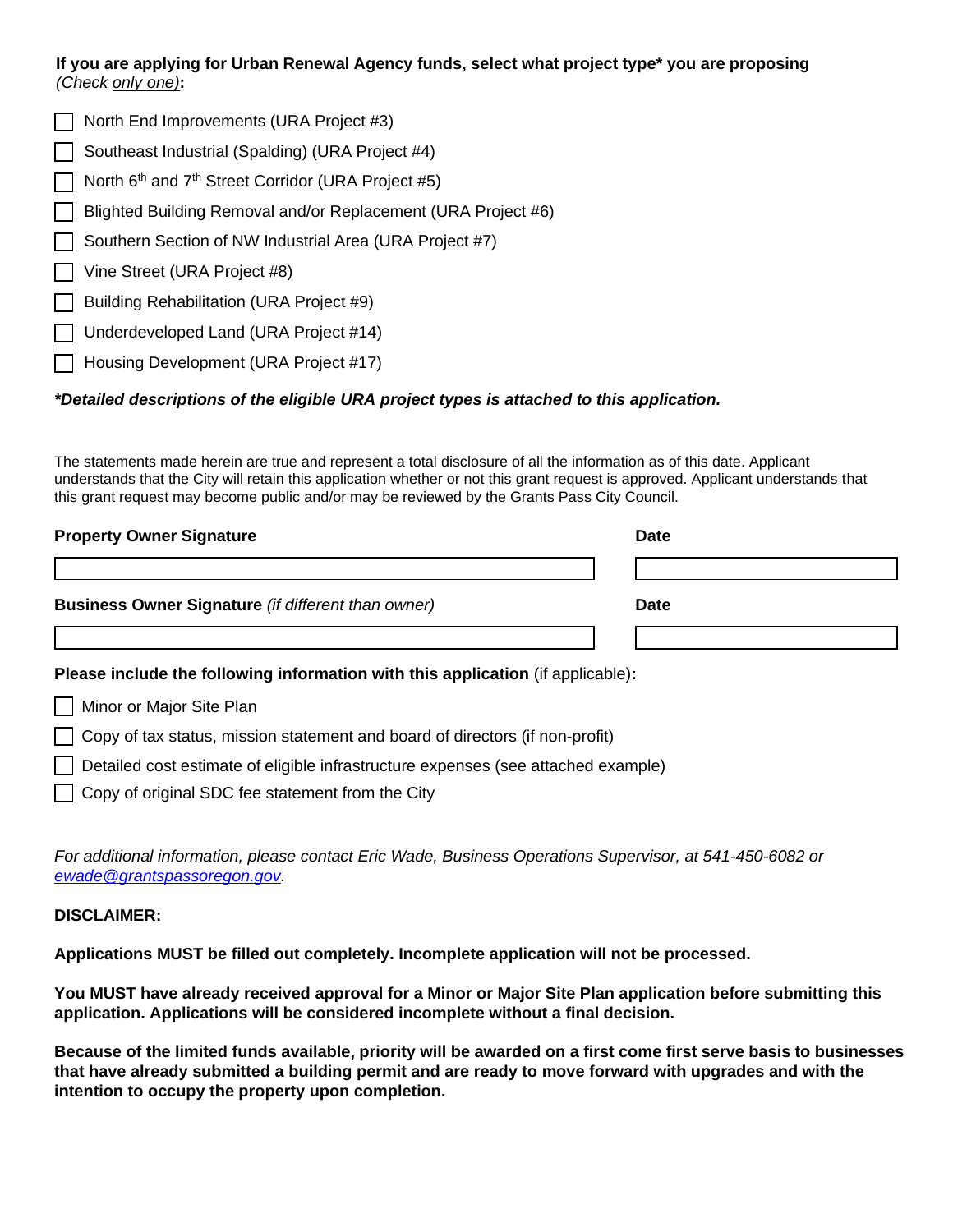#### **Grants Pass Urban Renewal Agency Projects Eligible for Private Grant Funding Requests**

*(Note: numbers refer to adopted Urban Renewal Agency Plan and excludes public agency project numbers)*

**3. North End Improvements:** Water, sewer, and transportation are needed in this industrial area prior to further development. Proposed Urban Renewal Area participation at 25 percent would help in development and expansion.

**4. South East Industrial (Spalding):** The City has a limited amount of industrial area and in order for the property to develop, it needs sufficient infrastructure which would include a sewer lift station to accommodate the topography in order to provide sufficient city sewer services. Water fire flow requirements would require a new reservoir. Proposed Urban Renewal Area participation of 25 percent in this project could open this area up for development and expansion.

**5. North 6th and 7th Street Corridor:** Visitor's first impressions of Grants Pass are made as they come into the city through these areas. There is a need for façade improvements, landscaping, public restrooms, public parking, and improvements that would visually enhance this corridor and add to the appeal of downtown and the City.

**6. Blighted building removal and/or replacement:** There are several blighted buildings that are prime real estate opportunities being underutilized. The removal and restructuring in key development areas would attract new investment in the community. Incentives could influence property owner's future development.

**7. Southern Section of NW industrial area:** Water, sewer, and transportation improvements are needed in this area. Proposed participation of 25 percent would open this area up for development and expansion.

**8. Vine Street:** Infrastructure, water, sewer, and transportation needed to support further development. 25 percent participation in this project would be helpful.

**9. Building Rehab Program:** This project would focus on rehabilitating unsightly or uninhabitable buildings. The program could set up low or no-interest loans, or could include a grant element. The purpose would be to encourage private investments by improving facades, interior improvements, and perhaps the associated public infrastructure and access spaces connected to the buildings.

**14. Underdeveloped land:** There are underutilized properties located in the Urban Renewal Area. Higher and better uses, including business park use, lodging, commercial uses and/or uses consistent with current zoning would benefit the city, it's residents and its visitors.

17. Housing Development Program: Grants Pass currently lacks approximately 2,000 units for those at 80% AMI or below. Grants Pass is prioritizing the development of transitional, low, moderate, and workforce housing and will assist in the development through various methods including predevelopment assistance, completion of offsite improvements, land purchase, demolition, property tax rebate, building and development fees, or other methods as defined through a development agreement.